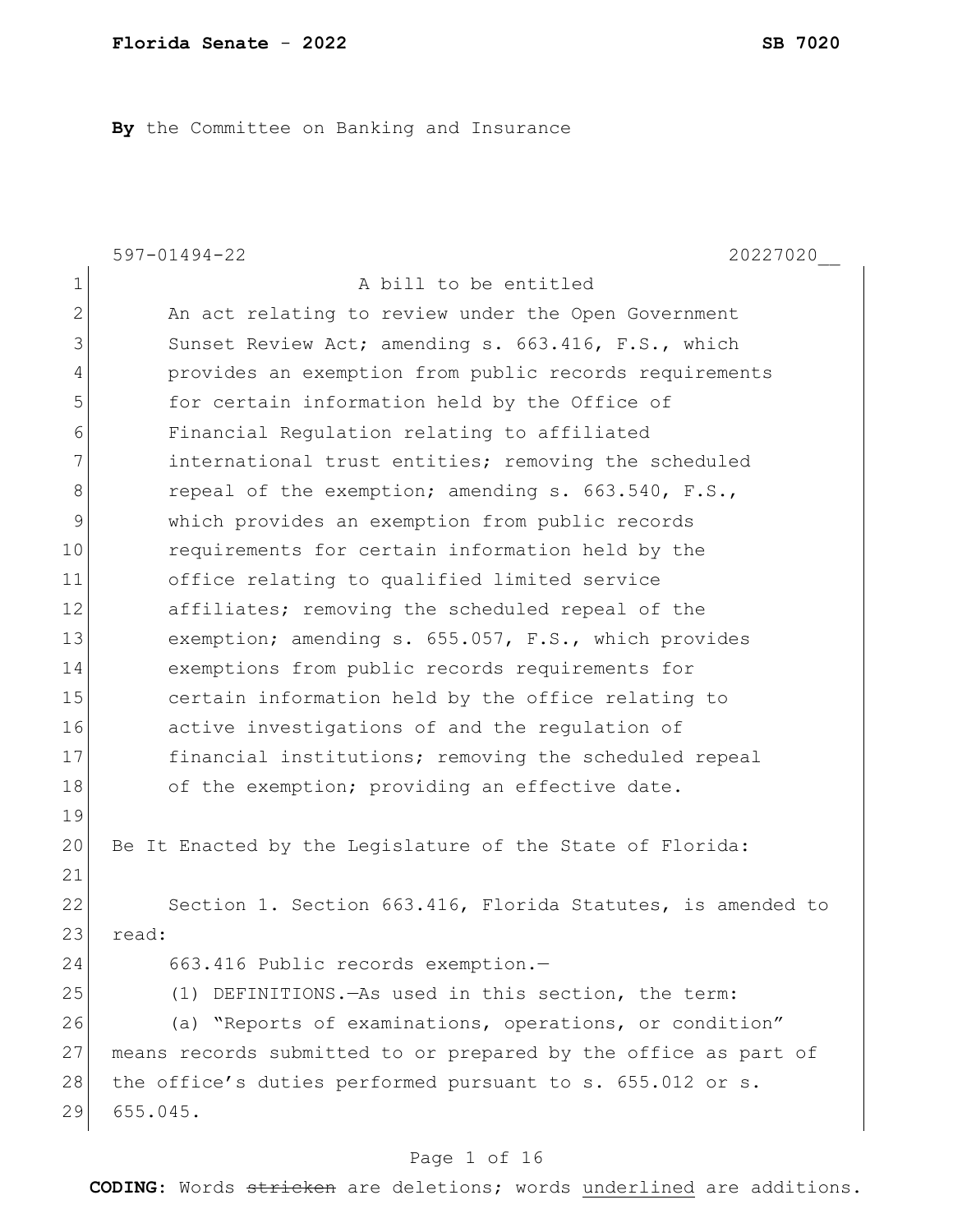597-01494-22 20227020\_\_ (b) "Working papers" means the records of the procedure followed, the tests performed, the information obtained, and the conclusions reached in an investigation or examination performed under s. 655.032 or s. 655.045. The term includes planning documentation, work programs, analyses, memoranda, letters of confirmation and representation, abstracts of the books and 36 records of a financial institution, as defined in s. 655.005, and schedules or commentaries prepared or obtained in the course 38 of such investigation or examination. (2) PUBLIC RECORDS EXEMPTION.—The following information 40 held by the office is confidential and exempt from s. 119.07(1) 41 and s. 24(a), Art. I of the State Constitution: (a) Any personal identifying information of the customers or prospective customers of an affiliated international trust entity which appears in the books and records of an international trust company representative office or in records relating to reports of examinations, operations, or condition of 47 an international trust company representative office, including 48 working papers. (b) Any portion of a list of names of the shareholders or members of an affiliated international trust entity. (c) Information received by the office from a person from 52 another state or country or the Federal Government which is otherwise confidential or exempt pursuant to the laws of that 54 state or country or pursuant to federal law. (3) AUTHORIZED RELEASE OF CONFIDENTIAL AND EXEMPT INFORMATION.—Information made confidential and exempt under

57 subsection (2) may be disclosed by the office:

(a) To the authorized representative or representatives of

### Page 2 of 16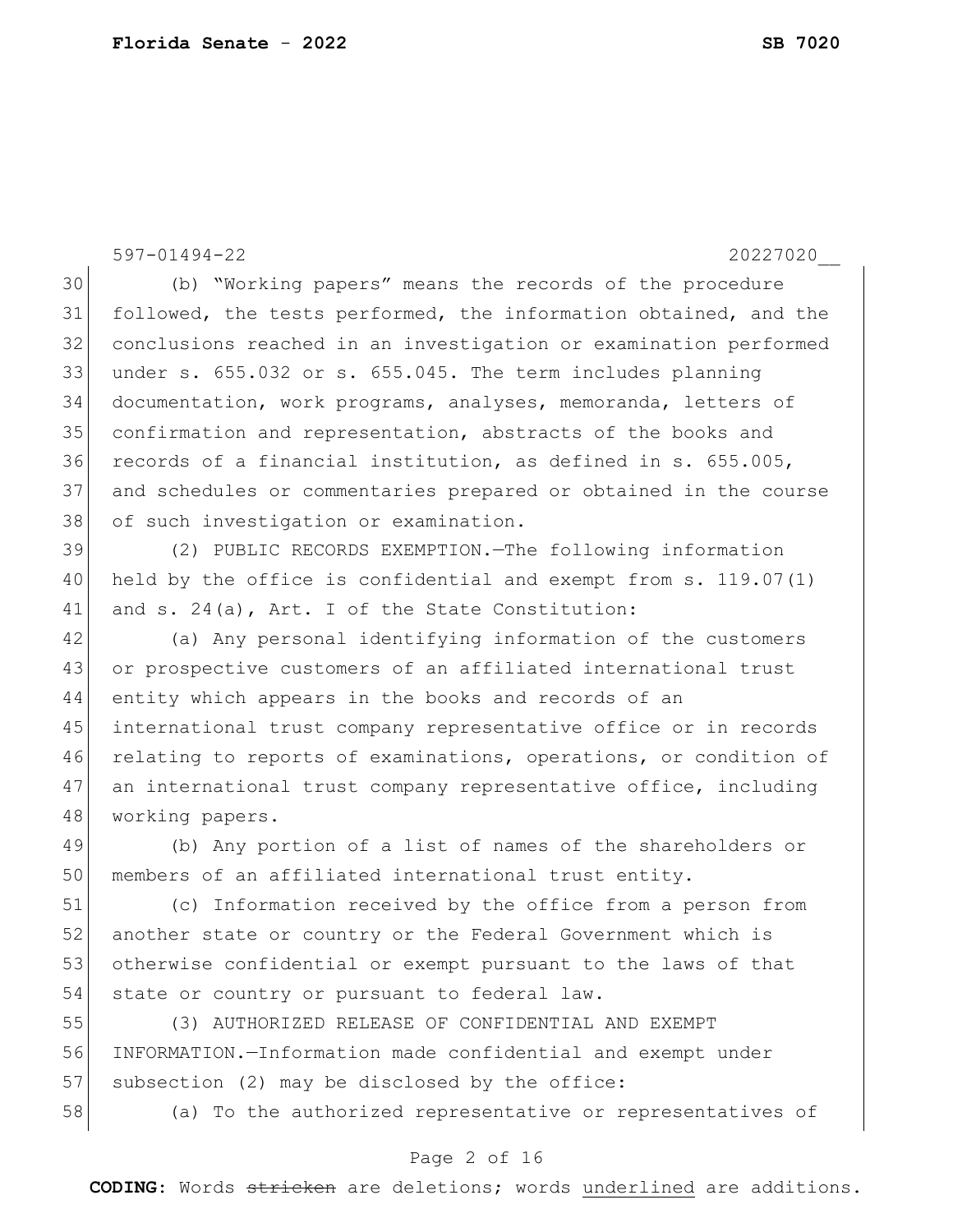|    | $597 - 01494 - 22$<br>20227020                                   |
|----|------------------------------------------------------------------|
| 59 | the international trust company representative office under      |
| 60 | examination. The authorized representative or representatives    |
| 61 | must be identified in a resolution or by written consent of the  |
| 62 | board of directors, or the equivalent, of the international      |
| 63 | trust entity.                                                    |
| 64 | (b) To a fidelity insurance company, upon written consent        |
| 65 | of the board of directors, or the equivalent, of the             |
| 66 | international trust entity.                                      |
| 67 | (c) To an independent auditor, upon written consent of the       |
| 68 | board of directors, or the equivalent, of the international      |
| 69 | trust entity.                                                    |
| 70 | (d) To the liquidator, receiver, or conservator for the          |
| 71 | international trust entity, if a liquidator, receiver, or        |
| 72 | conservator is appointed. However, any portion of the            |
| 73 | information which discloses the identity of a customer or        |
| 74 | prospective customer of the international trust entity, or a     |
| 75 | shareholder or member of the international trust entity, must be |
| 76 | redacted by the office before releasing such portion to the      |
| 77 | liquidator, receiver, or conservator.                            |
| 78 | (e) To a law enforcement agency in furtherance of the            |
| 79 | agency's official duties and responsibilities.                   |
| 80 | (f) To the appropriate law enforcement or prosecutorial          |
| 81 | agency for the purpose of reporting any suspected criminal       |
| 82 | activity.                                                        |
| 83 | (g) Pursuant to a legislative subpoena. A legislative body       |
| 84 | or committee that receives records or information pursuant to    |
| 85 | such a subpoena must maintain the confidential status of the     |
| 86 | records or information, except in a case involving the           |
| 87 | investigation of charges against a public official subject to    |
|    | $P=0.2$ $R = 16$                                                 |

## Page 3 of 16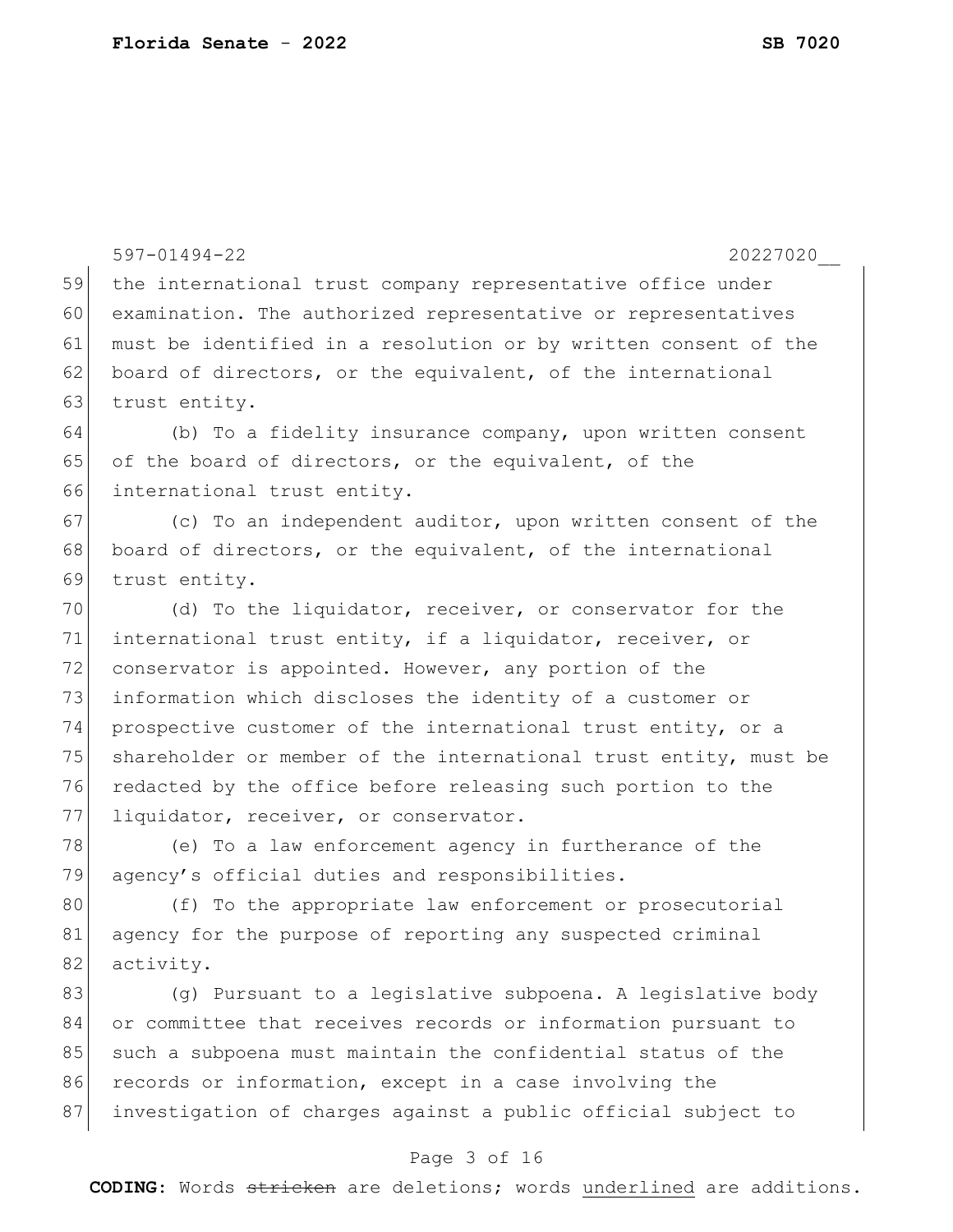|     | $597 - 01494 - 22$<br>20227020                                   |
|-----|------------------------------------------------------------------|
| 88  | impeachment or removal, in which case the records or information |
| 89  | may be disclosed only to the extent necessary as determined by   |
| 90  | such legislative body or committee.                              |
| 91  | (4) PUBLICATION OF INFORMATION. This section does not            |
| 92  | prevent or restrict the publication of a report required by      |
| 93  | federal law.                                                     |
| 94  | (5) PENALTY. - A person who willfully, in violation of this      |
| 95  | section, discloses information made confidential and exempt by   |
| 96  | this section commits a felony of the third degree, punishable as |
| 97  | provided in s. 775.082, s. 775.083, or s. 775.084.               |
| 98  | (6) OPEN GOVERNMENT SUNSET REVIEW. This section is subject       |
| 99  | to the Open Government Sunset Review Act in accordance with s.   |
| 100 | 119.15 and is repealed on October 2, 2022, unless reviewed and   |
| 101 | saved from repeal through reenactment by the Legislature.        |
| 102 | Section 2. Section 663.540, Florida Statutes, is amended to      |
| 103 | read:                                                            |
| 104 | 663.540 Public records exemption.-                               |
| 105 | (1) DEFINITIONS. - As used in this section, the term:            |
| 106 | (a) "Reports of examinations, operations, or condition"          |
| 107 | means records submitted to or prepared by the office as part of  |
| 108 | the office's duties performed pursuant to s. 655.012 or s.       |
| 109 | 663.537.                                                         |
| 110 | (b) "Working papers" means the records of the procedure          |
| 111 | followed, the tests performed, the information obtained, and the |
| 112 | conclusions reached in an investigation or examination performed |
| 113 | under s. 655.032 or s. 663.537. The term includes planning       |
| 114 | documentation, work programs, analyses, memoranda, letters of    |
| 115 | confirmation and representation, abstracts of the books and      |
| 116 | records of a financial institution, as defined in s. 655.005,    |
|     |                                                                  |

## Page 4 of 16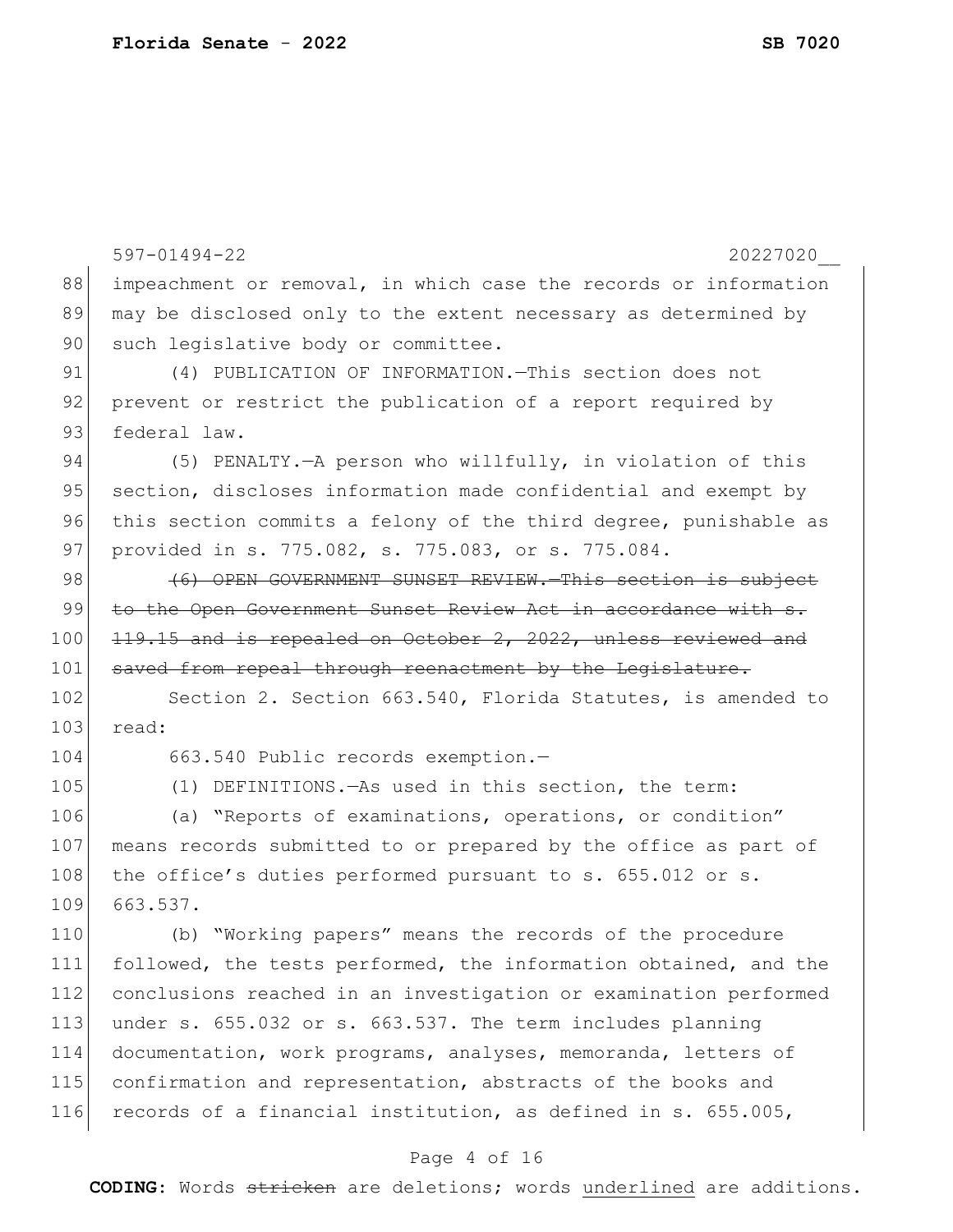597-01494-22 20227020\_\_ 117 and schedules or commentaries prepared or obtained in the course 118 of such investigation or examination. 119 (2) PUBLIC RECORDS EXEMPTION.—The following information 120 held by the office is confidential and exempt from s. 119.07(1) 121 and s. 24(a), Art. I of the State Constitution: 122 (a) Any personal identifying information of the customers 123 or prospective customers of an affiliated international trust 124 entity which appears in the books and records of a qualified 125 limited service affiliate or in records relating to reports of 126 examinations, operations, or condition of a qualified limited 127 service affiliate, including working papers. 128 (b) Any portion of a list of names of the shareholders or 129 members of a qualified limited service affiliate. 130 (c) Information received by the office from a person from 131 another state or country or the Federal Government which is 132 otherwise confidential or exempt pursuant to the laws of that 133 state or country or pursuant to federal law. 134 (3) AUTHORIZED RELEASE OF CONFIDENTIAL AND EXEMPT 135 INFORMATION.—Information made confidential and exempt under 136 subsection (2) may be disclosed by the office: 137 (a) To the authorized representative or representatives of 138 the qualified limited service affiliate under examination. The 139 authorized representative or representatives must be identified 140 in a resolution or by written consent of the board of directors, 141 if the qualified limited service affiliate is a corporation, or 142 of the managers, if the qualified limited service affiliate is a 143 limited liability company. 144 (b) To a fidelity insurance company, upon written consent 145 of the qualified limited service affiliate's board of directors,

## Page 5 of 16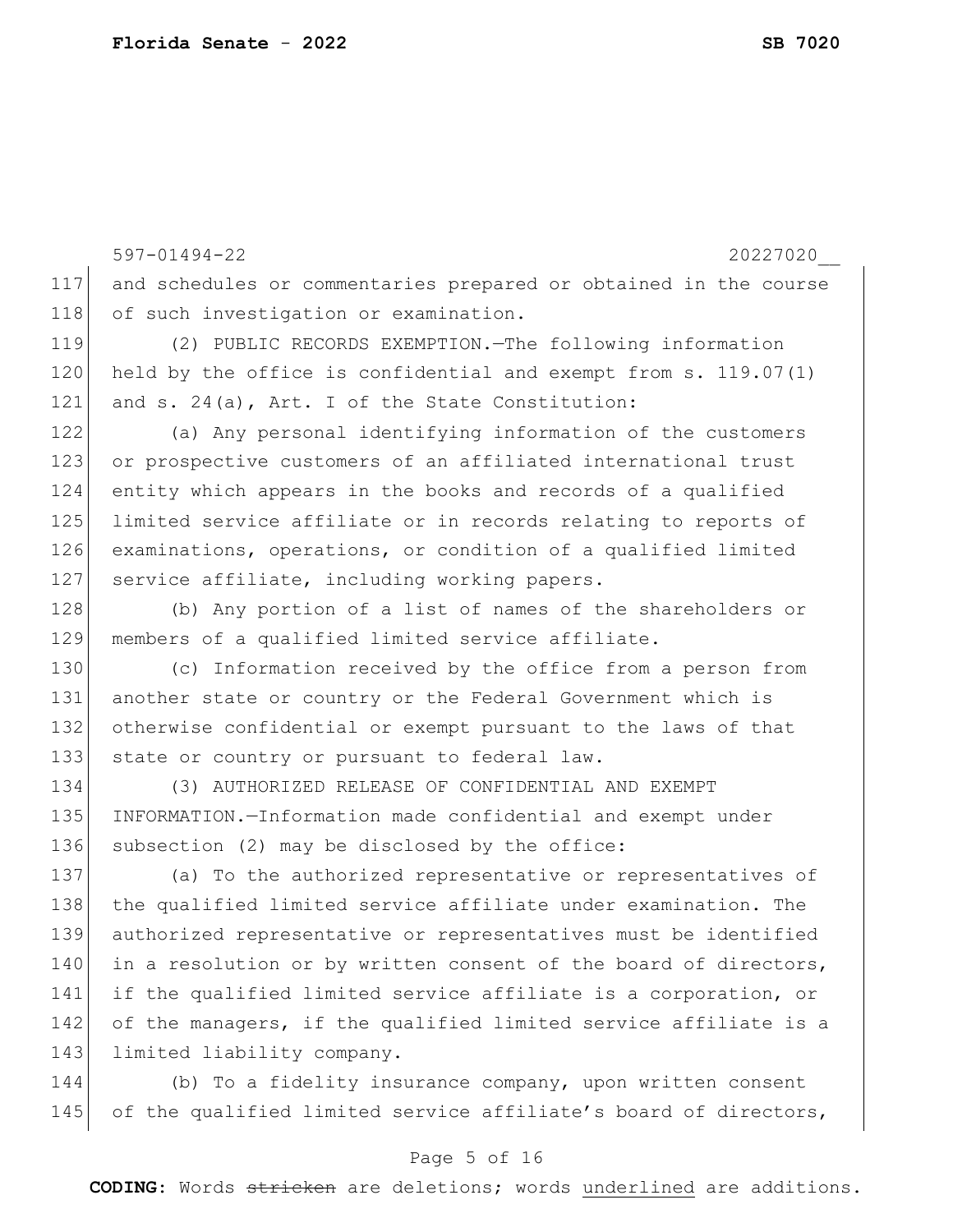597-01494-22 20227020\_\_ 146 if the qualified limited service affiliate is a corporation, or 147 of the managers, if the qualified limited service affiliate is a 148 limited liability company. 149 (c) To an independent auditor, upon written consent of the 150 qualified limited service affiliate's board of directors, if the 151 qualified limited service affiliate is a corporation, or of the 152 managers, if the qualified limited service affiliate is a 153 limited liability company. 154 (d) To the liquidator, receiver, or conservator for a 155 qualified limited service affiliate, if a liquidator, receiver, 156 or conservator is appointed. However, any portion of the 157 information which discloses the identity of a customer of the 158 affiliated international trust entity, or a shareholder or 159 member of the qualified limited service affiliate, must be 160 redacted by the office before releasing such portion to the 161 liquidator, receiver, or conservator. 162 (e) To a law enforcement agency in furtherance of the 163 agency's official duties and responsibilities. 164 (f) To the appropriate law enforcement or prosecutorial 165 agency for the purpose of reporting any suspected criminal 166 activity. 167 (g) Pursuant to a legislative subpoena. A legislative body 168 or committee that receives records or information pursuant to

 such a subpoena must maintain the confidential status of the 170 records or information, except in a case involving the investigation of charges against a public official subject to impeachment or removal, in which case the records or information may be disclosed only to the extent necessary as determined by 174 such legislative body or committee.

### Page 6 of 16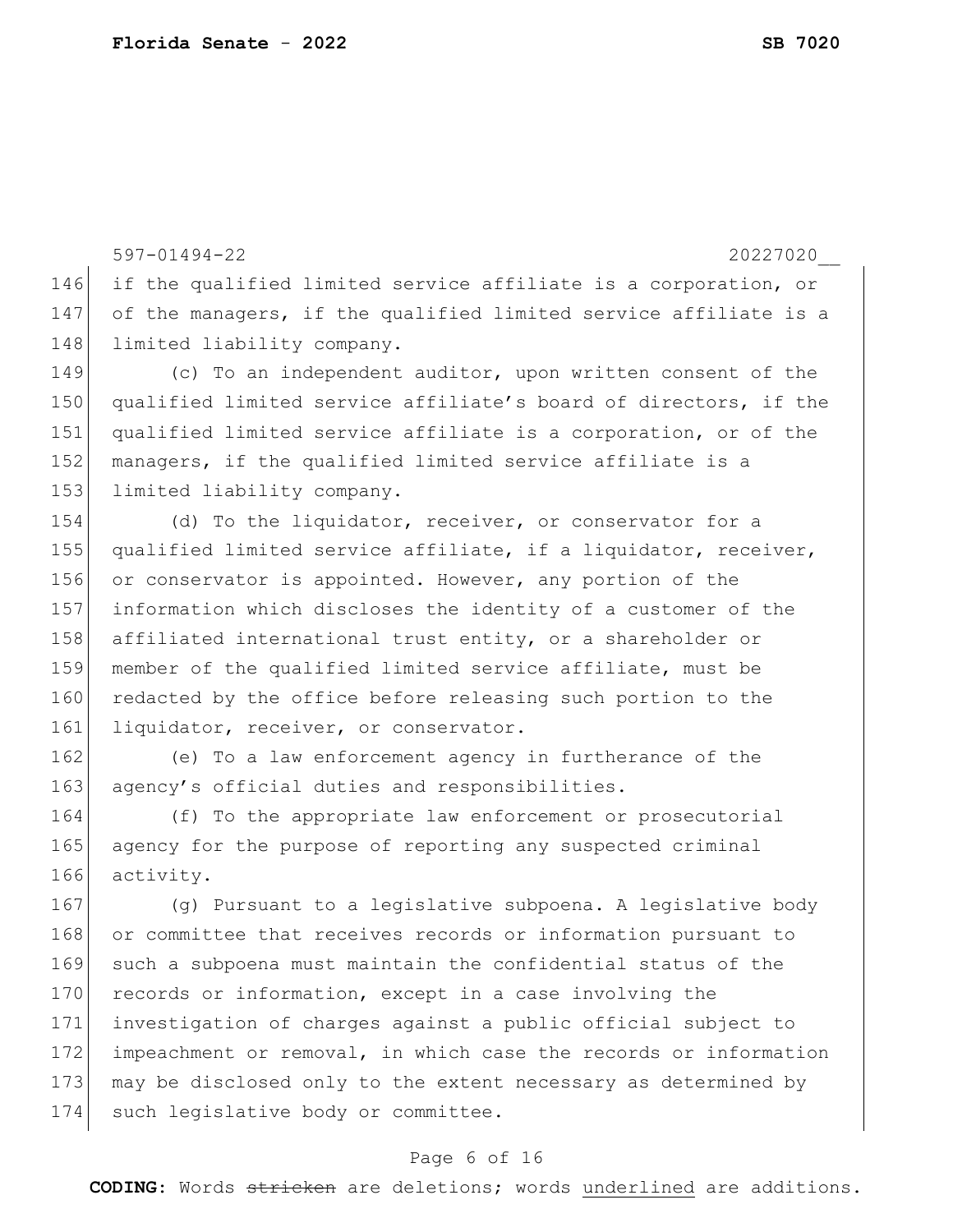```
597-01494-22 20227020__
175 (4) PUBLICATION OF INFORMATION.—This section does not 
176 prevent or restrict the publication of a report required by
177 federal law.
178 (5) PENALTY.—A person who willfully, in violation of this
179 section, discloses information made confidential and exempt by 
180 this section commits a felony of the third degree, punishable as
181 provided in s. 775.082, s. 775.083, or s. 775.084.
182 (6) OPEN GOVERNMENT SUNSET REVIEW. This section is subject
183 to the Open Government Sunset Review Act in accordance with s.
184 <del>119.15 and is repealed on October 2, 2022, unless reviewed and</del>
185 saved from repeal through reenactment by the Legislature.
186 Section 3. Section 655.057, Florida Statutes, is amended to
187 read:
188 655.057 Records; limited restrictions upon public access.-
189 (1) Except as otherwise provided in this section and except 
190 for such portions thereof which are otherwise public record, all
191 records and information relating to an investigation by the
192 office are confidential and exempt from s. 119.07(1) and s.
193 24(a), Art. I of the State Constitution until such investigation
194 is completed or ceases to be active. For purposes of this 
195 subsection, an investigation is considered "active" while such
196 investigation is being conducted by the office with a 
197 reasonable, good faith belief that it may lead to the filing of
198 administrative, civil, or criminal proceedings. An investigation
199 does not cease to be active if the office is proceeding with 
200 reasonable dispatch, and there is a good faith belief that
201 action may be initiated by the office or other administrative or
202 law enforcement agency. After an investigation is completed or
203 ceases to be active, portions of the records relating to the
```
## Page 7 of 16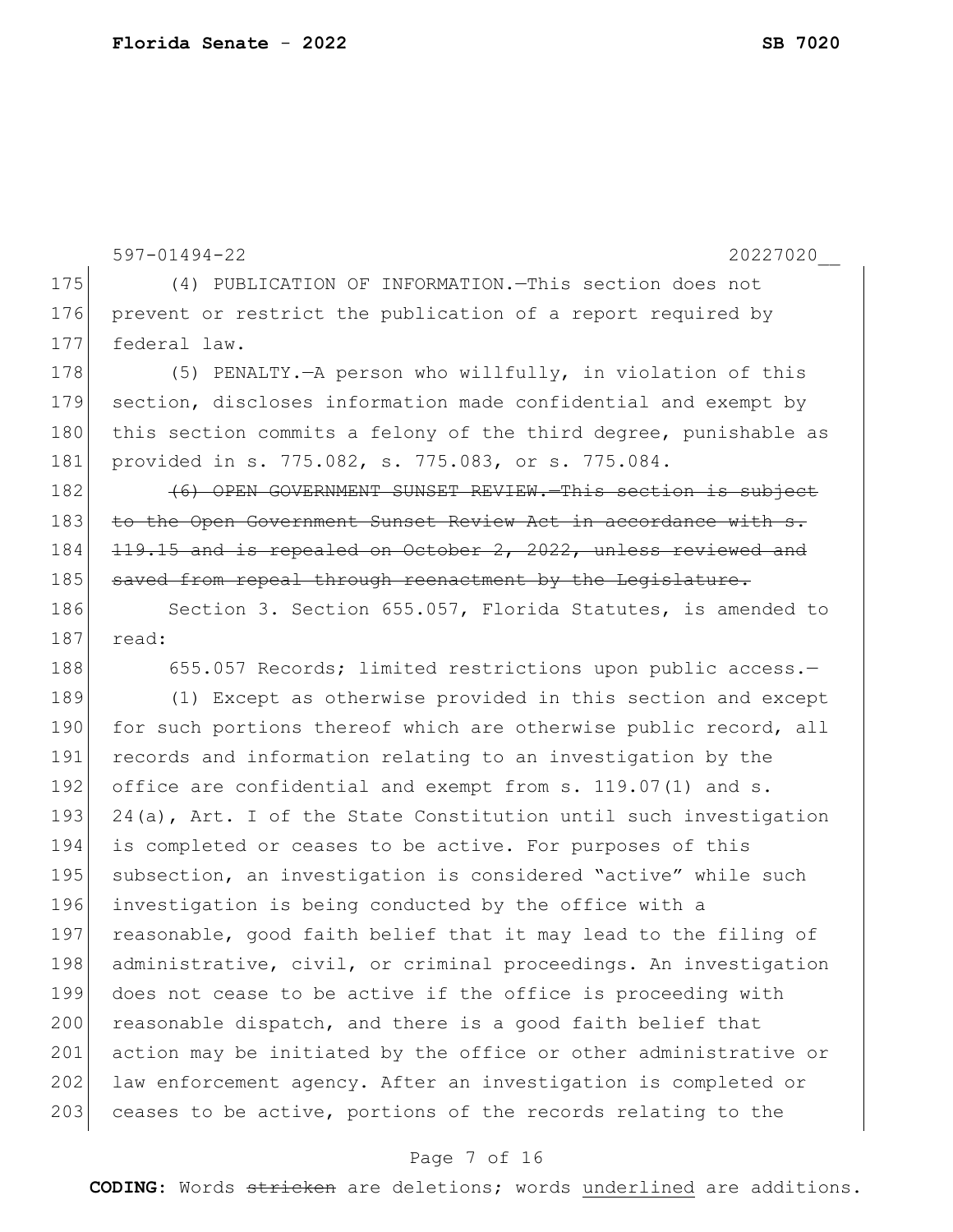|     | $597 - 01494 - 22$<br>20227020                                   |
|-----|------------------------------------------------------------------|
| 204 | investigation are confidential and exempt from s. 119.07(1) and  |
| 205 | s. 24(a), Art. I of the State Constitution to the extent that    |
| 206 | disclosure would:                                                |
| 207 | (a) Jeopardize the integrity of another active                   |
| 208 | investigation;                                                   |
| 209 | (b) Impair the safety and soundness of the financial             |
| 210 | institution;                                                     |
| 211 | (c) Reveal personal financial information;                       |
| 212 | (d) Reveal the identity of a confidential source;                |
| 213 | (e) Defame or cause unwarranted damage to the good name or       |
| 214 | reputation of an individual or jeopardize the safety of an       |
| 215 | individual; or                                                   |
| 216 | (f) Reveal investigative techniques or procedures.               |
| 217 | (2) Except as otherwise provided in this section and except      |
| 218 | for such portions thereof which are public record, reports of    |
| 219 | examinations, operations, or condition, including working        |
| 220 | papers, or portions thereof, prepared by, or for the use of, the |
| 221 | office or any state or federal agency responsible for the        |
| 222 | regulation or supervision of financial institutions in this      |
| 223 | state are confidential and exempt from s. 119.07(1) and s.       |
| 224 | 24(a), Art. I of the State Constitution. However, such reports   |
| 225 | or papers or portions thereof may be released to:                |
| 226 | (a) The financial institution under examination;                 |
| 227 | (b) Any holding company of which the financial institution       |
| 228 | is a subsidiary;                                                 |
| 229 | (c) Proposed purchasers if necessary to protect the              |
| 230 | continued financial viability of the financial institution, upon |
| 231 | prior approval by the board of directors of such institution;    |
| 232 | (d) Persons proposing in good faith to acquire a                 |
|     | Page 8 of 16                                                     |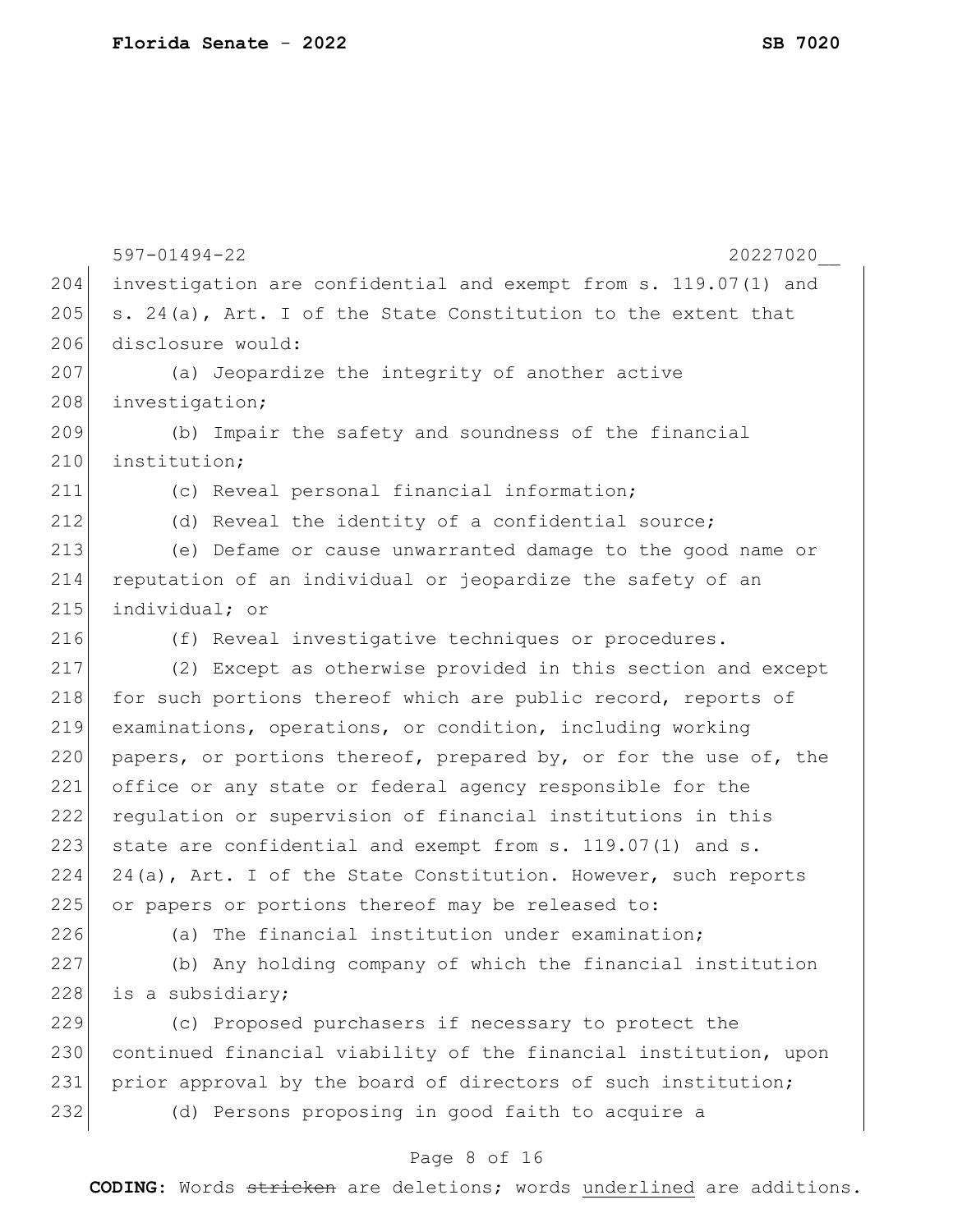|     | $597 - 01494 - 22$<br>20227020                                      |
|-----|---------------------------------------------------------------------|
| 233 | controlling interest in or to merge with the financial              |
| 234 | institution, upon prior approval by the board of directors of       |
| 235 | such financial institution;                                         |
| 236 | (e) Any officer, director, committee member, employee,              |
| 237 | attorney, auditor, or independent auditor officially connected      |
| 238 | with the financial institution, holding company, proposed           |
| 239 | purchaser, or person seeking to acquire a controlling interest      |
| 240 | in or merge with the financial institution; or                      |
| 241 | (f) A fidelity insurance company, upon approval of the              |
| 242 | financial institution's board of directors. However, a fidelity     |
| 243 | insurance company may receive only that portion of an               |
| 244 | examination report relating to a claim or investigation being       |
| 245 | conducted by such fidelity insurance company.                       |
| 246 | (g) Examination, operation, or condition reports of a               |
| 247 | financial institution shall be released by the office within 1      |
| 248 | year after the appointment of a liquidator, receiver, or            |
| 249 | conservator to the financial institution. However, any portion      |
| 250 | of such reports which discloses the identities of depositors,       |
| 251 | bondholders, members, borrowers, or stockholders, other than        |
| 252 | directors, officers, or controlling stockholders of the             |
| 253 | institution, shall remain confidential and exempt from s.           |
| 254 | 119.07(1) and s. 24(a), Art. I of the State Constitution.           |
| 255 |                                                                     |
| 256 | Any confidential information or records obtained from the office    |
| 257 | pursuant to this paragraph shall be maintained as confidential      |
| 258 | and exempt from s. $119.07(1)$ and s. $24(a)$ , Art. I of the State |
| 259 | Constitution.                                                       |
| 260 | (3) Except as otherwise provided in this section and except         |
| 261 | for those portions that are otherwise public record, after an       |

# Page 9 of 16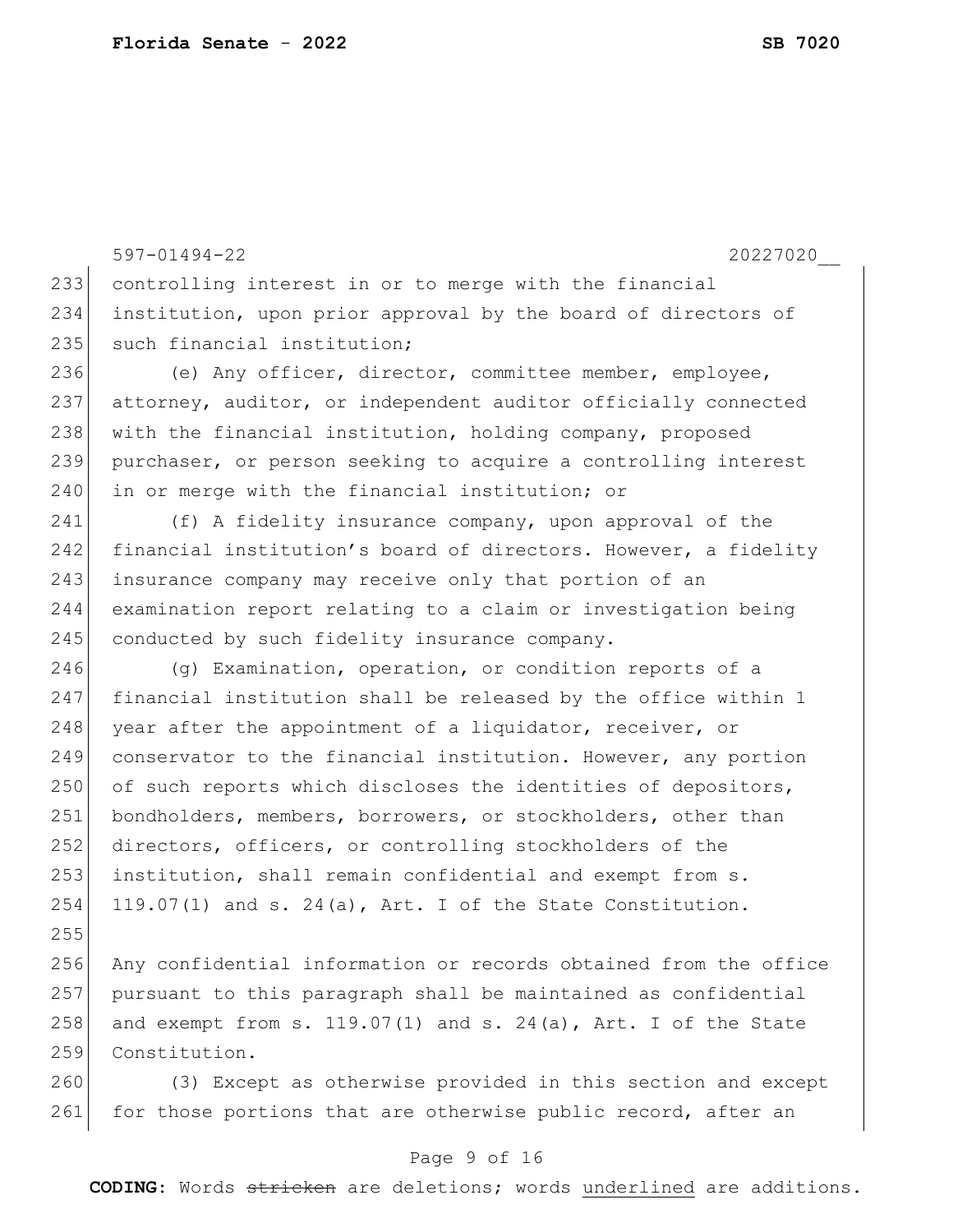|     | $597 - 01494 - 22$<br>20227020                                        |
|-----|-----------------------------------------------------------------------|
| 262 | investigation relating to an informal enforcement action is           |
| 263 | completed or ceases to be active, informal enforcement actions        |
| 264 | are confidential and exempt from s. $119.07(1)$ and s. $24(a)$ , Art. |
| 265 | I of the State Constitution to the extent that disclosure would:      |
| 266 | (a) Jeopardize the integrity of another active                        |
| 267 | investigation.                                                        |
| 268 | (b) Impair the safety and soundness of the financial                  |
| 269 | institution.                                                          |
| 270 | (c) Reveal personal financial information.                            |
| 271 | (d) Reveal the identity of a confidential source.                     |
| 272 | (e) Defame or cause unwarranted damage to the good name or            |
| 273 | reputation of an individual or jeopardize the safety of an            |
| 274 | individual.                                                           |
| 275 | (f) Reveal investigative techniques or procedures.                    |
| 276 | (4) Except as otherwise provided in this section and except           |
| 277 | for those portions that are otherwise public record, trade            |
| 278 | secrets as defined in s. 688.002 which comply with s. 655.0591        |
| 279 | and which are held by the office in accordance with its               |
| 280 | statutory duties with respect to the financial institutions           |
| 281 | codes are confidential and exempt from s. 119.07(1) and s.            |
| 282 | 24(a), Art. I of the State Constitution.                              |
| 283 | (5) This section does not prevent or restrict:                        |
| 284 | (a) Publishing reports that are required to be submitted to           |
| 285 | the office pursuant to s. $655.045(2)$ or required by applicable      |
| 286 | federal statutes or regulations to be published.                      |
| 287 | (b) Furnishing records or information to any other state,             |
| 288 | federal, or foreign agency responsible for the regulation or          |
| 289 | supervision of financial institutions.                                |
| 290 | (c) Disclosing or publishing summaries of the condition of            |
|     |                                                                       |

## Page 10 of 16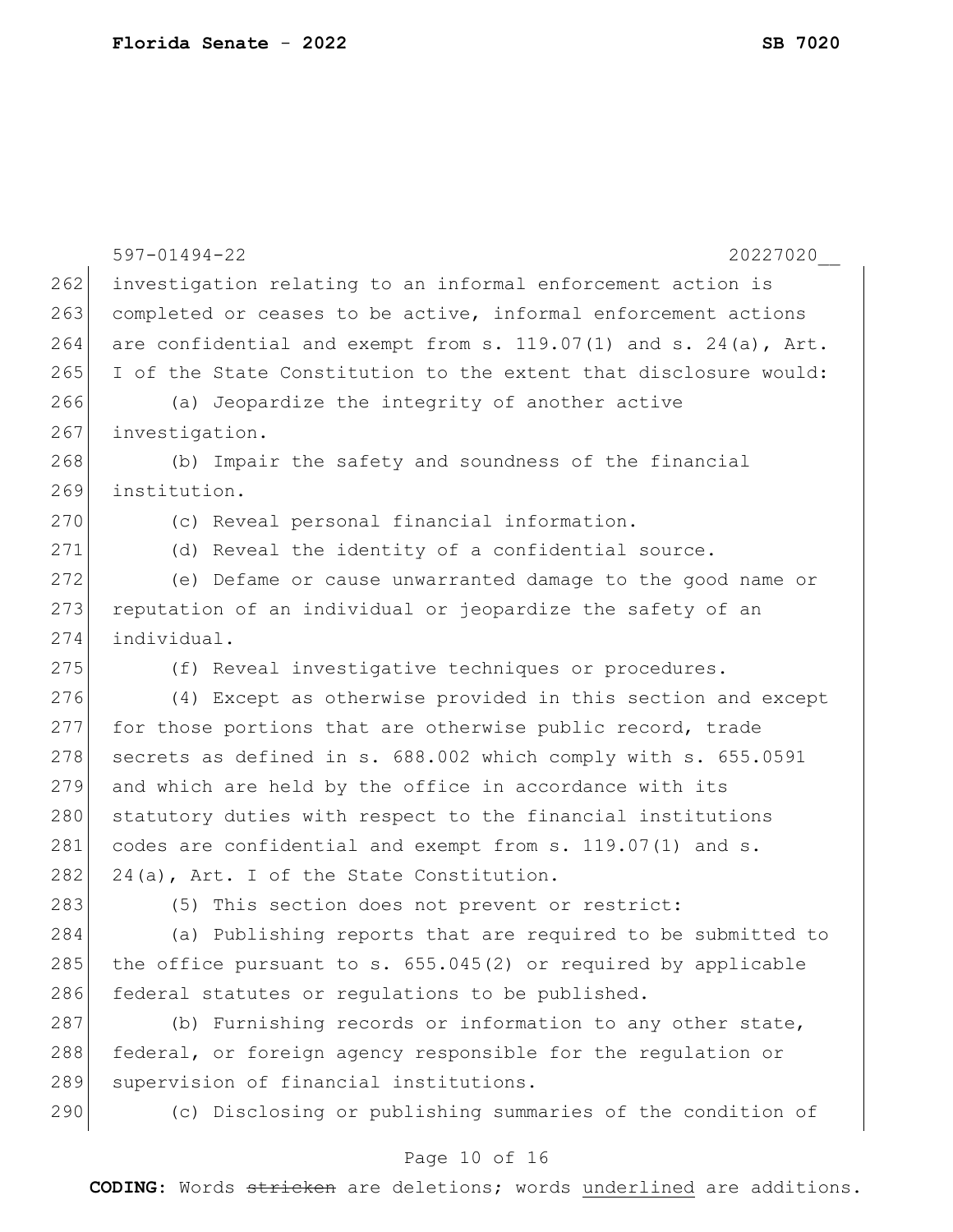```
597-01494-22 20227020__
291 financial institutions and general economic and similar 
292 statistics and data, provided that the identity of a particular
293 financial institution is not disclosed.
294 (d) Reporting any suspected criminal activity, with
295 supporting documents and information, to appropriate law
296 enforcement and prosecutorial agencies.
297 (e) Furnishing information upon request to the Chief
298 Financial Officer or the Division of Treasury of the Department
299 of Financial Services regarding the financial condition of any 
300 financial institution that is, or has applied to be, designated 
301 as a qualified public depository pursuant to chapter 280.
302 (f) Furnishing information to Federal Home Loan Banks 
303 regarding its member institutions pursuant to an information 
304 sharing agreement between the Federal Home Loan Banks and the 
305 office.
306
307 Any confidential information or records obtained from the office 
308 pursuant to this subsection shall be maintained as confidential 
309 and exempt from s. 119.07(1) and s. 24(a), Art. I of the State
310 Constitution.
311 (6)(a) Orders of courts or of administrative law judges for 
312 the production of confidential records or information must 
313 provide for inspection in camera by the court or the 
314 administrative law judge. After the court or administrative law 
315 judge determines that the documents requested are relevant or 
316 would likely lead to the discovery of admissible evidence and 
317 that the information sought is not otherwise reasonably 
318 available from other sources, the documents shall be subject to 
319 further orders by the court or the administrative law judge to
```
### Page 11 of 16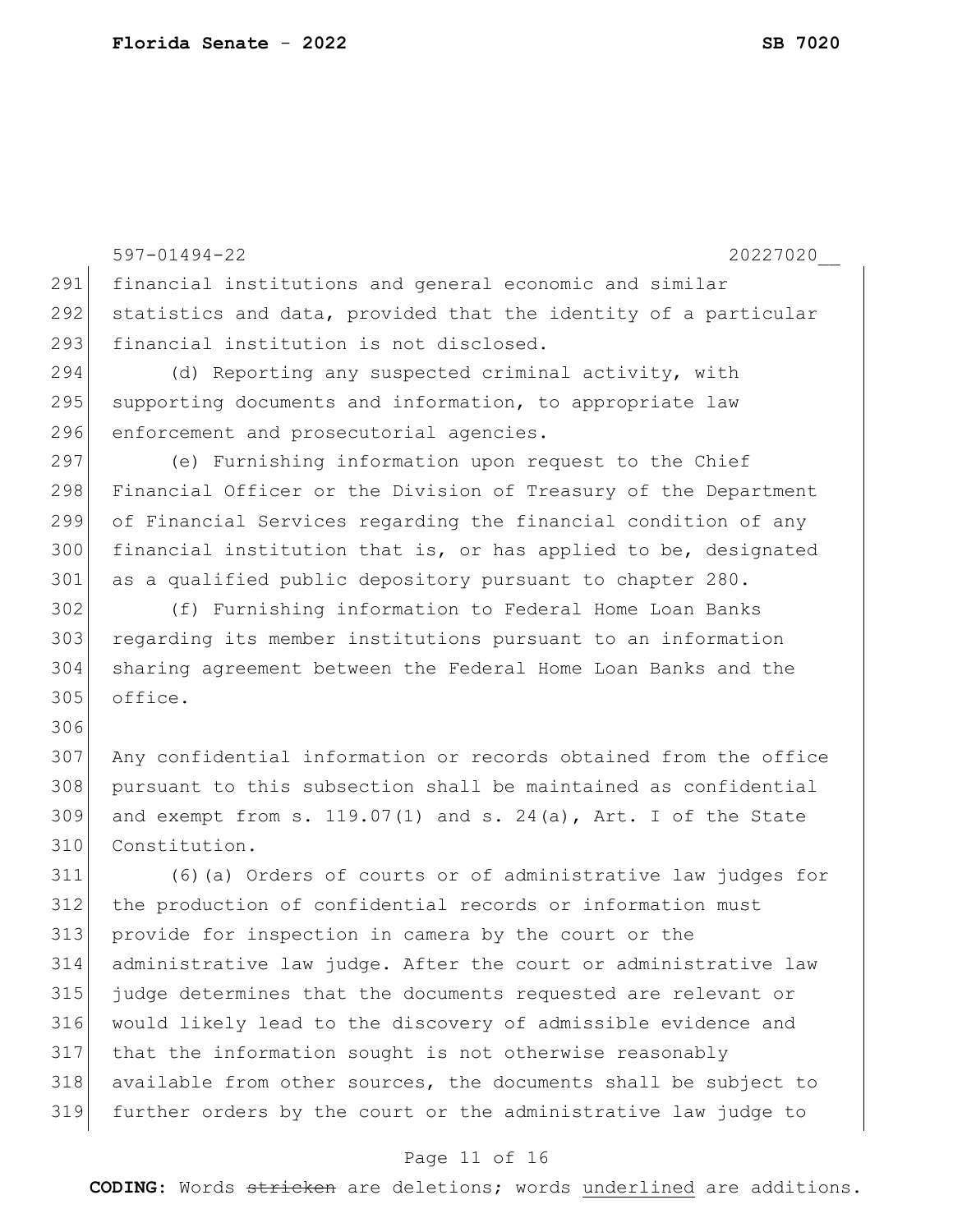597-01494-22 20227020\_\_ 320 protect the confidentiality thereof. An order directing the release of information is immediately reviewable, and a petition by the office for review of such order automatically stays further proceedings in the trial court or the administrative hearing until the disposition of such petition by the reviewing court. If any other party files such a petition for review, it operates as a stay of such proceedings only upon order of the 327 reviewing court.

 (b) Confidential records and information furnished pursuant to a legislative subpoena shall be kept confidential by the 330 legislative body or committee that received the records or information. However, in a case involving investigation of charges against a public official subject to impeachment or removal, disclosure of such information shall be only to the extent necessary as determined by the legislative body or committee.

336 (c) Documents, statements, books, records, and any other information provided to the office by any person pursuant to an investigation, examination, or other supervisory activity by the office are not considered a waiver of any privilege or other legal right in an administrative or legal proceeding in which 341 the office is not a party.

 (7) Every credit union and mutual association shall maintain full and correct records of the names and residences of all the members of the credit union or mutual association in the principal office where its business is transacted. Such records are subject to inspection by all members of the credit union or mutual association, and the officers authorized to assess taxes 348 under state authority, during normal business hours. No member

### Page 12 of 16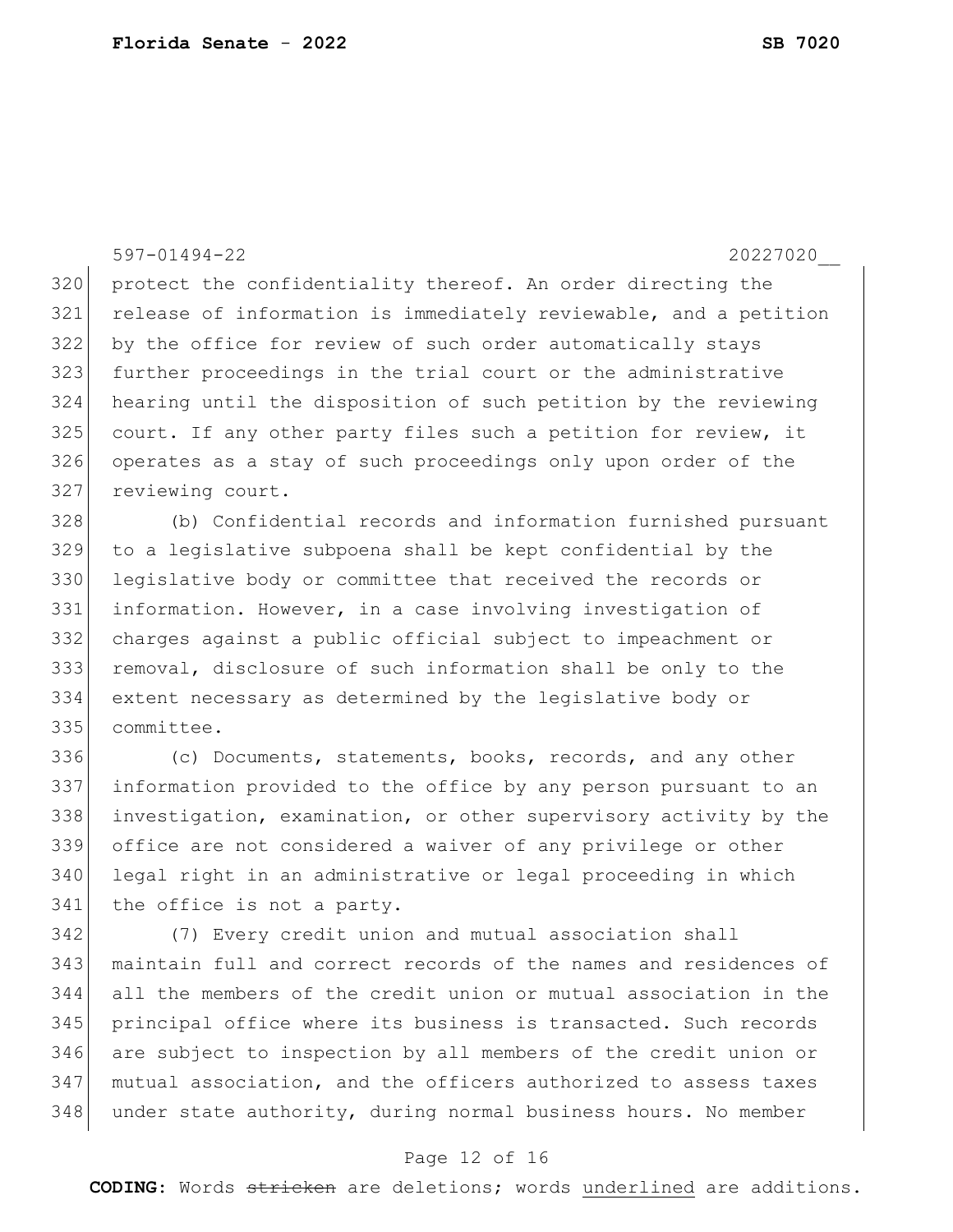597-01494-22 20227020\_\_ or any other person has the right to copy the membership records 350 for any purpose other than in the course of business of the credit union or mutual association, as authorized by the office or the board of directors of the credit union or mutual association. A current list of members shall be made available to the office's examiners for their inspection and, upon the 355 request of the office, shall be submitted to the office. Except as otherwise provided in this subsection, the list of the members of the credit union or mutual association is 358 confidential and exempt from s. 119.07(1). 359 (8) Every bank, trust company, and stock association shall

360 maintain, in the principal office where its business is transacted, full and complete records of the names and residences of all the shareholders of the bank, trust company, or stock association and the number of shares held by each. Such records are subject to the inspection of all the shareholders of the bank, trust company, or stock association, and the officers authorized to assess taxes under state authority, during normal business hours. No shareholder or any other person has the right 368 to copy the shareholder records for any purpose other than in the course of business of the bank, the trust company, or the 370 stock association, as authorized by the office or the board of directors of the bank, the trust company, or the stock association. A current list of shareholders shall be made available to the office's examiners for their inspection and, upon the request of the office, shall be submitted to the office. Except as otherwise provided in this subsection, any portion of this list which reveals the identities of the 377 shareholders is confidential and exempt from s. 119.07(1).

### Page 13 of 16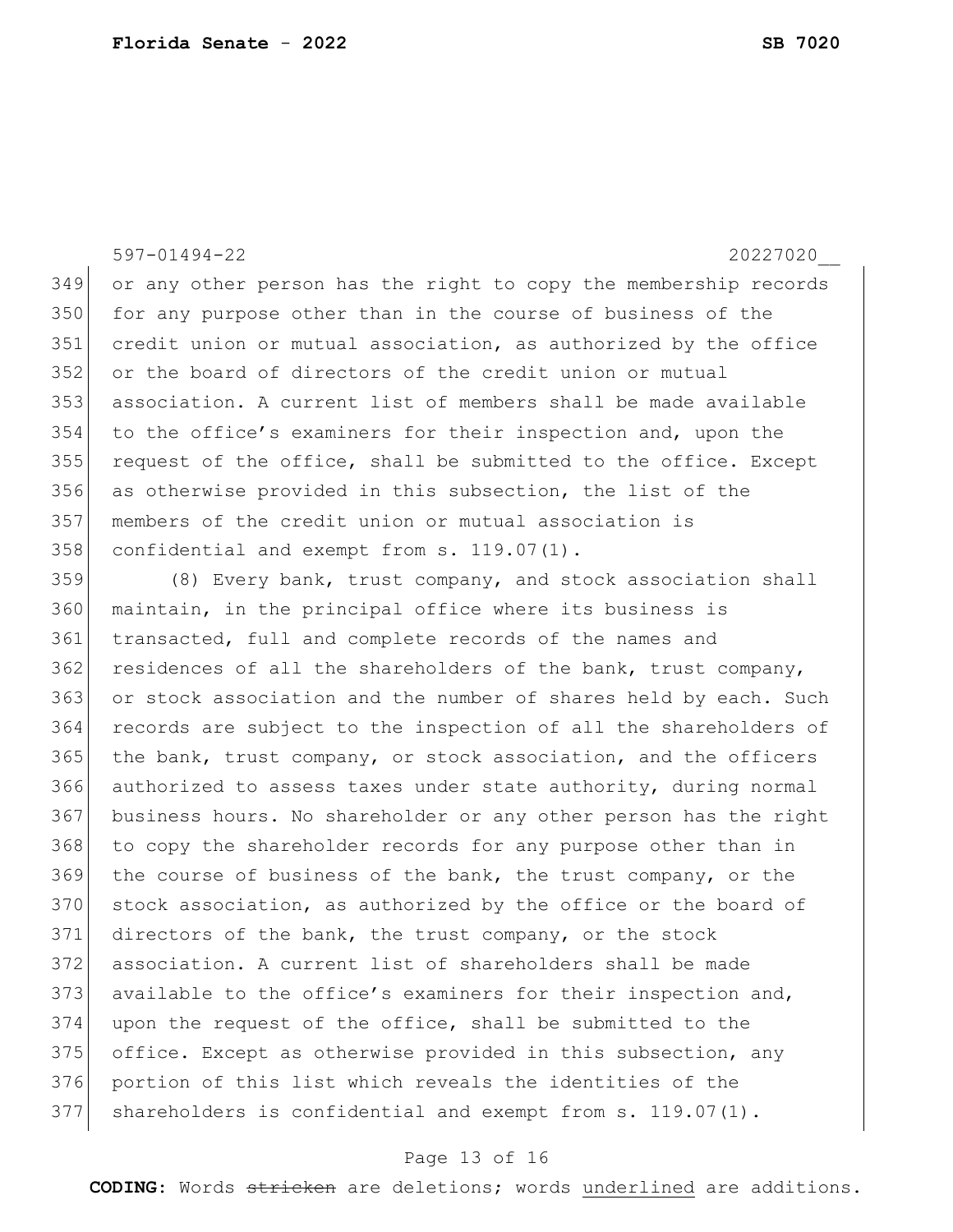597-01494-22 20227020\_\_ 378 (9) Materials supplied to the office or to employees of any financial institution by other state or federal governmental 380 agencies remain the property of the submitting agency or the corporation, and any document request must be made to the appropriate agency. Any confidential documents supplied to the office or to employees of any financial institution by other state or federal governmental agencies are confidential and 385 exempt from s. 119.07(1) and s. 24(a), Art. I of the State Constitution. Such information shall be made public only with 387 the consent of such agency or the corporation. (10) Examination reports, investigatory records, applications, and related information compiled by the office, or photographic copies thereof, shall be retained by the office for at least 10 years. (11) A copy of any document on file with the office which 393 is certified by the office as being a true copy may be introduced in evidence as if it were the original. The commission shall establish a schedule of fees for preparing true 396 copies of documents. 397 (12) For purposes of this section, the term: (a) "Examination report" means records submitted to or prepared by the office as part of the office's duties performed 400 pursuant to s. 655.012 or s. 655.045(1). (b) "Informal enforcement action" means a board resolution, 402 a document of resolution, or an agreement in writing between the

404 1. The office imposes on an institution when the office 405 considers the administrative enforcement guidelines in s. 406 655.031 and determines that a formal enforcement action is not

403 office and a financial institution which:

### Page 14 of 16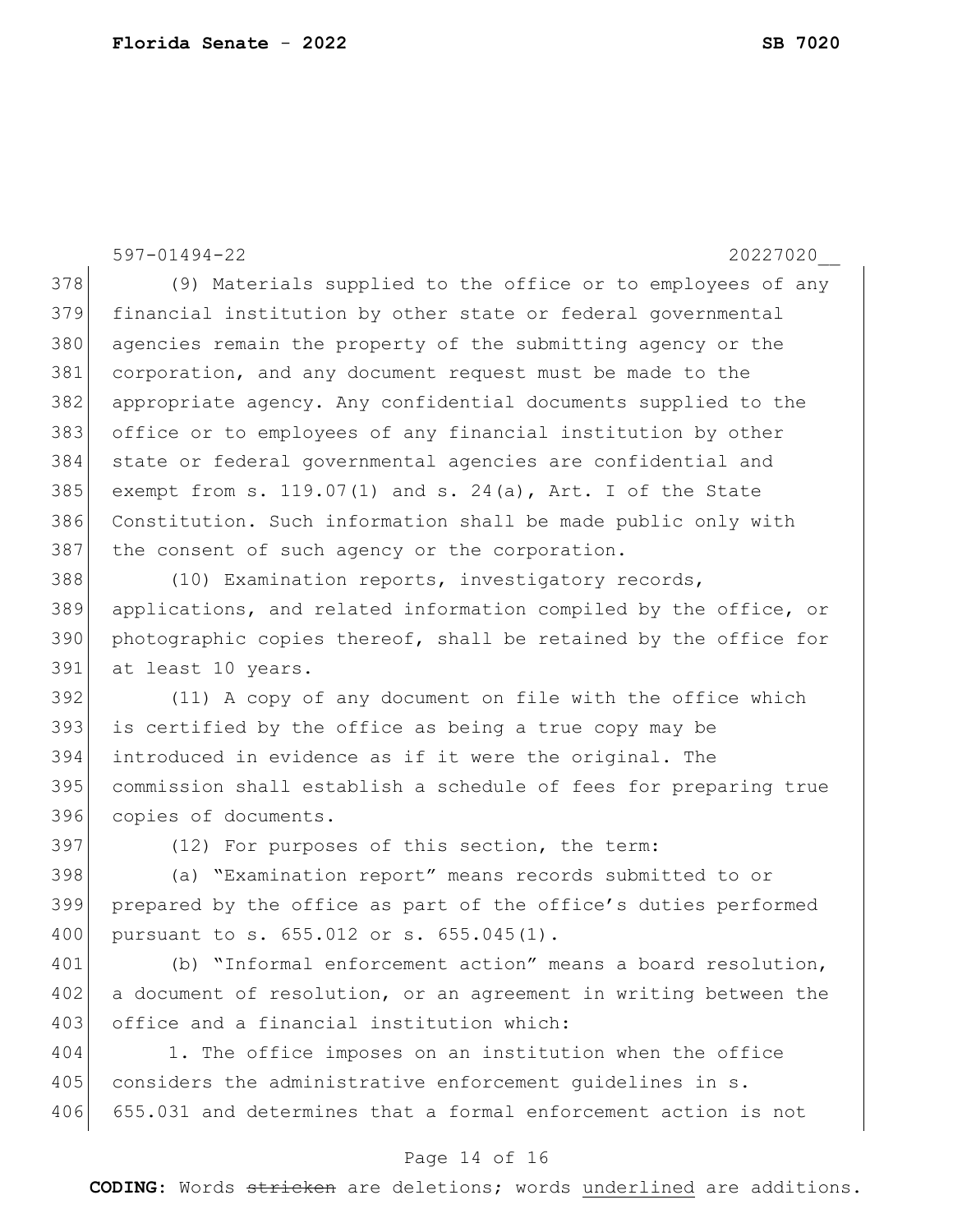|     | 20227020<br>$597 - 01494 - 22$                                          |
|-----|-------------------------------------------------------------------------|
| 407 | an appropriate administrative remedy;                                   |
| 408 | 2. Sets forth a program of corrective action to address one             |
| 409 | or more safety and soundness deficiencies and violations of law         |
| 410 | or rule at the institution; and                                         |
| 411 | 3. Is not subject to enforcement by imposition of an                    |
| 412 | administrative fine pursuant to s. 655.041.                             |
| 413 | (c) "Personal financial information" means:                             |
| 414 | 1. Information relating to the existence, nature, source,               |
| 415 | or amount of a person's personal income, expenses, or debt.             |
| 416 | 2. Information relating to a person's financial                         |
| 417 | transactions of any kind.                                               |
| 418 | 3. Information relating to the existence, identification,               |
| 419 | nature, or value of a person's assets, liabilities, or net              |
| 420 | worth.                                                                  |
| 421 | (d) "Working papers" means the records of the procedures                |
| 422 | followed, the tests performed, the information obtained, and the        |
| 423 | conclusions reached in an examination or investigation performed        |
| 424 | under s. 655.032 or s. 655.045. Working papers include planning         |
| 425 | documentation, work programs, analyses, memoranda, letters of           |
| 426 | confirmation and representation, abstracts of the books and             |
| 427 | records of a financial institution as defined in s. $655.005(1)$ ,      |
| 428 | and schedules or commentaries prepared or obtained in the course        |
| 429 | of such examination or investigation.                                   |
| 430 | (13) A person who willfully discloses information made                  |
| 431 | confidential by this section commits a felony of the third              |
| 432 | degree, punishable as provided in s. 775.082, s. 775.083, or s.         |
| 433 | 775.084.                                                                |
| 434 | $(14)$ Subsections $(1)$ , $(2)$ , $(5)$ , and $(9)$ are subject to the |
| 435 | Open Government Sunset Review Act in accordance with s. 119.15          |

# Page 15 of 16